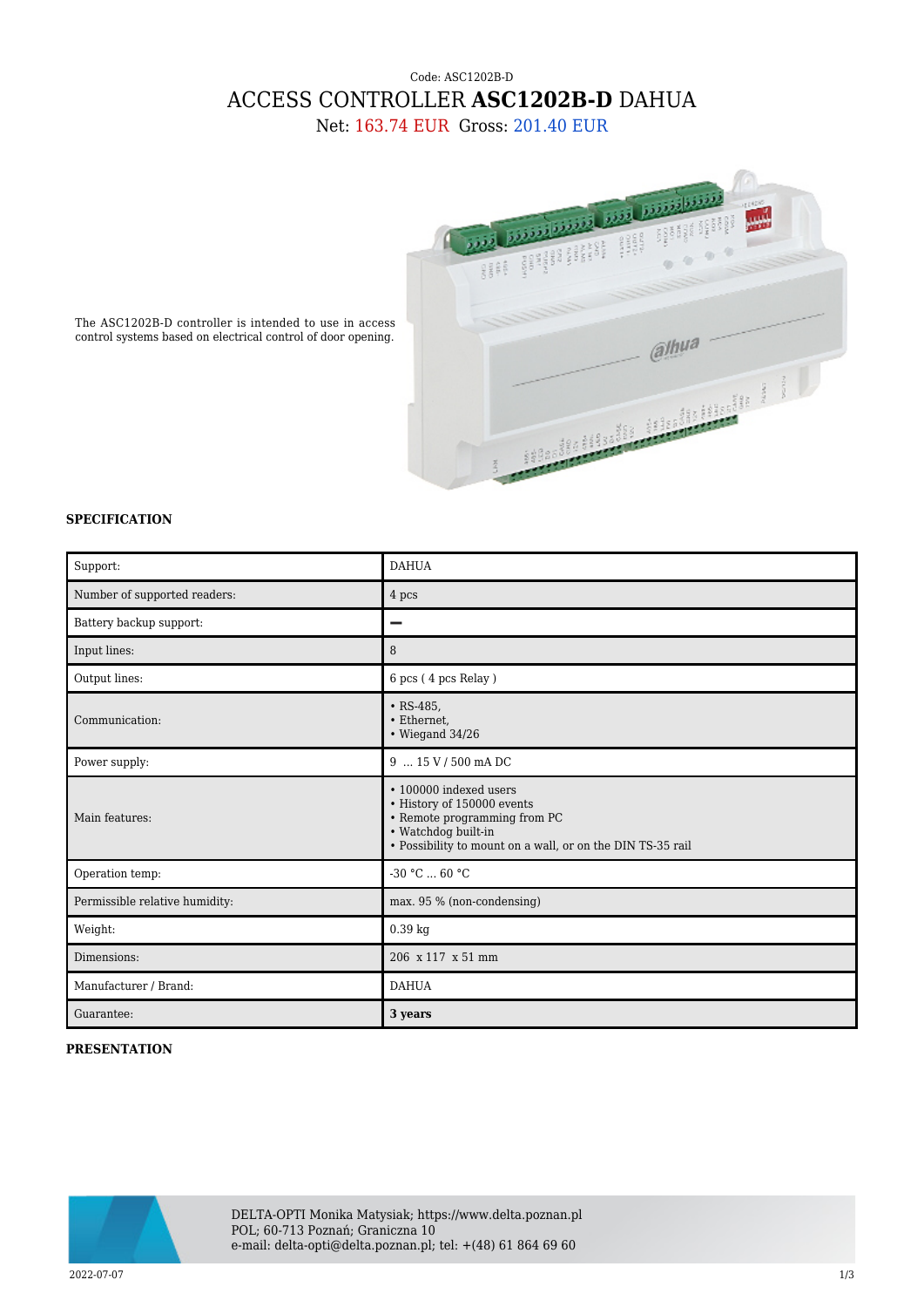| مققققة فقققق<br>6666<br><u>čááčá sááčá</u><br>sses (sagskjestes) saas i aansproses<br>ADDRESS<br>$\alpha$<br>$\circ$<br>× |
|---------------------------------------------------------------------------------------------------------------------------|
|                                                                                                                           |
| (a)hua                                                                                                                    |
| ponzy<br>FLOET<br>\$\$9985888\$\$985888 \$\$98888\$\$9985888                                                              |
| Device connectors:                                                                                                        |
| edet Zecheckent 2223 issued control availa                                                                                |
| (a)hua                                                                                                                    |
| $1111111 \pm 3$<br>П<br>е нин<br>ì<br>##Boof8a ##Bas888   \$\$Res\$#&\$\$Res\$88   E<br>ğ                                 |
| <b>FREE</b>                                                                                                               |
|                                                                                                                           |
| enyje)                                                                                                                    |
| ,,,,,,,,,,,<br>,,,,,,,,,,<br>,,,,,,,,,,                                                                                   |
| adaada adaaba 8868<br><b>Egenese</b> webset<br>활활물물                                                                       |
|                                                                                                                           |
|                                                                                                                           |

Mounting side view:



DELTA-OPTI Monika Matysiak; https://www.delta.poznan.pl POL; 60-713 Poznań; Graniczna 10 e-mail: delta-opti@delta.poznan.pl; tel: +(48) 61 864 69 60

2022-07-07 2/3